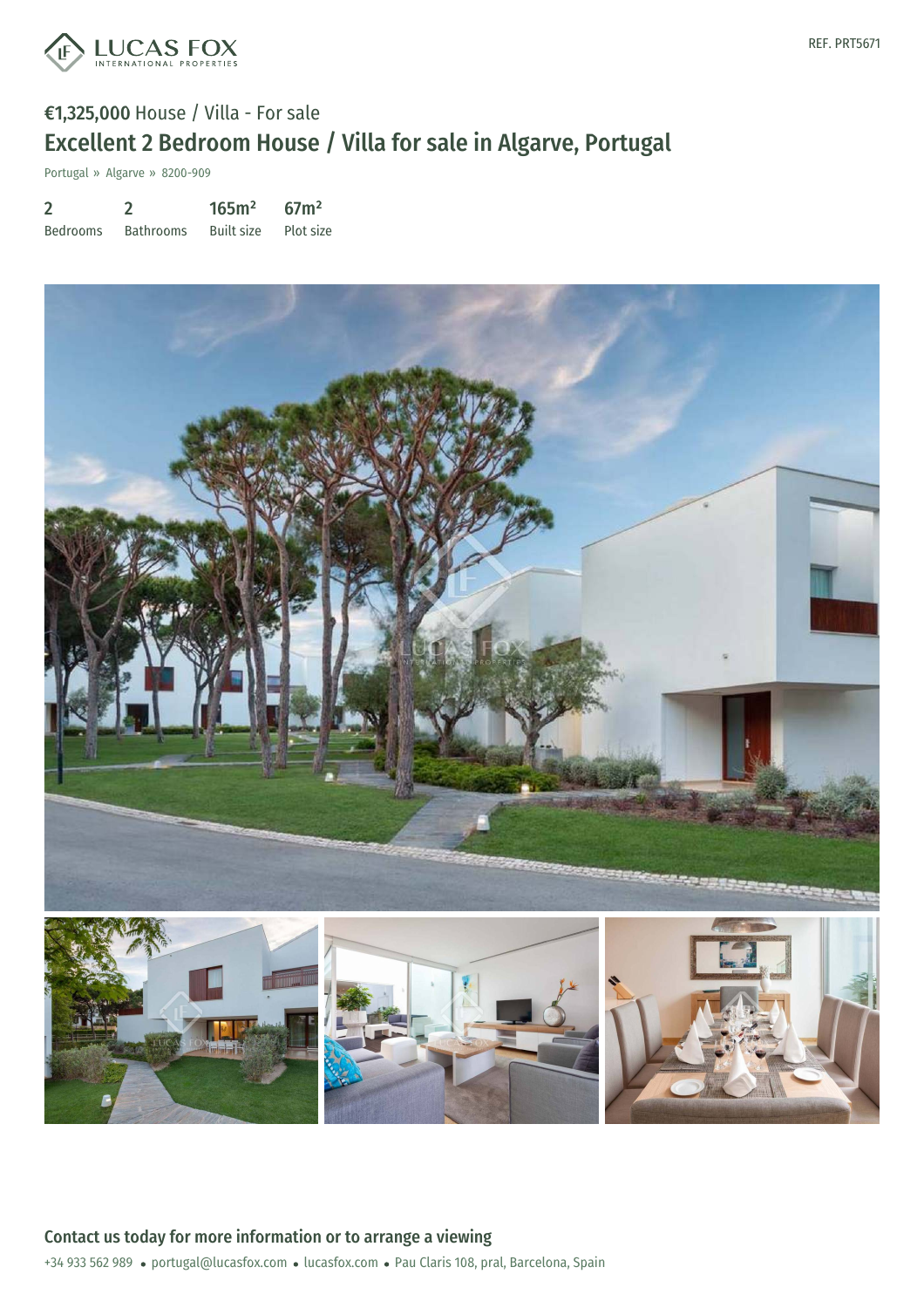

# €1,325,000 House / Villa - For sale Excellent 2 Bedroom House / Villa for sale in Algarve, Portugal

Portugal » Algarve » 8200-909

| $\overline{2}$  |                  | 165m <sup>2</sup> | 67 <sup>2</sup> |
|-----------------|------------------|-------------------|-----------------|
| <b>Bedrooms</b> | <b>Bathrooms</b> | <b>Built size</b> | Plot size       |

#### OVERVIEW

### A new development of townhouses for sale in Algarve, Portugal with a starting price of €1,275,000

Pine Cliffs Townhouses are exclusive 2 and 3-bedroom homes with 2 architectural types, both benefiting from terraces and a barbecue area where you can enjoy outdoor entertaining and the fabulous local climate. These elegant townhouses measure between 147 - 188 m² and are spread over 2 floors with high end finishes and air conditioning.

The resort offers a communal pool, concierge service and 24-hour security and room service. Furthermore, owners of a Pine Cliffs Townhouse enjoy special discounts in the resort's restaurants, bars, Golf Course, Serenity Spa, the Porto Pirata Children's Village, shops, tennis club, etc.



[lucasfox.com/go/prt5671](https://www.lucasfox.com/go/prt5671)

### **Highlights**

- 2 and 3-bedroom properties
- 2 architectural variations to choose from
- Exclusive setting in the Algarve  $\bullet$
- Outstanding communal facilities  $\bullet$
- Discounts within the resort